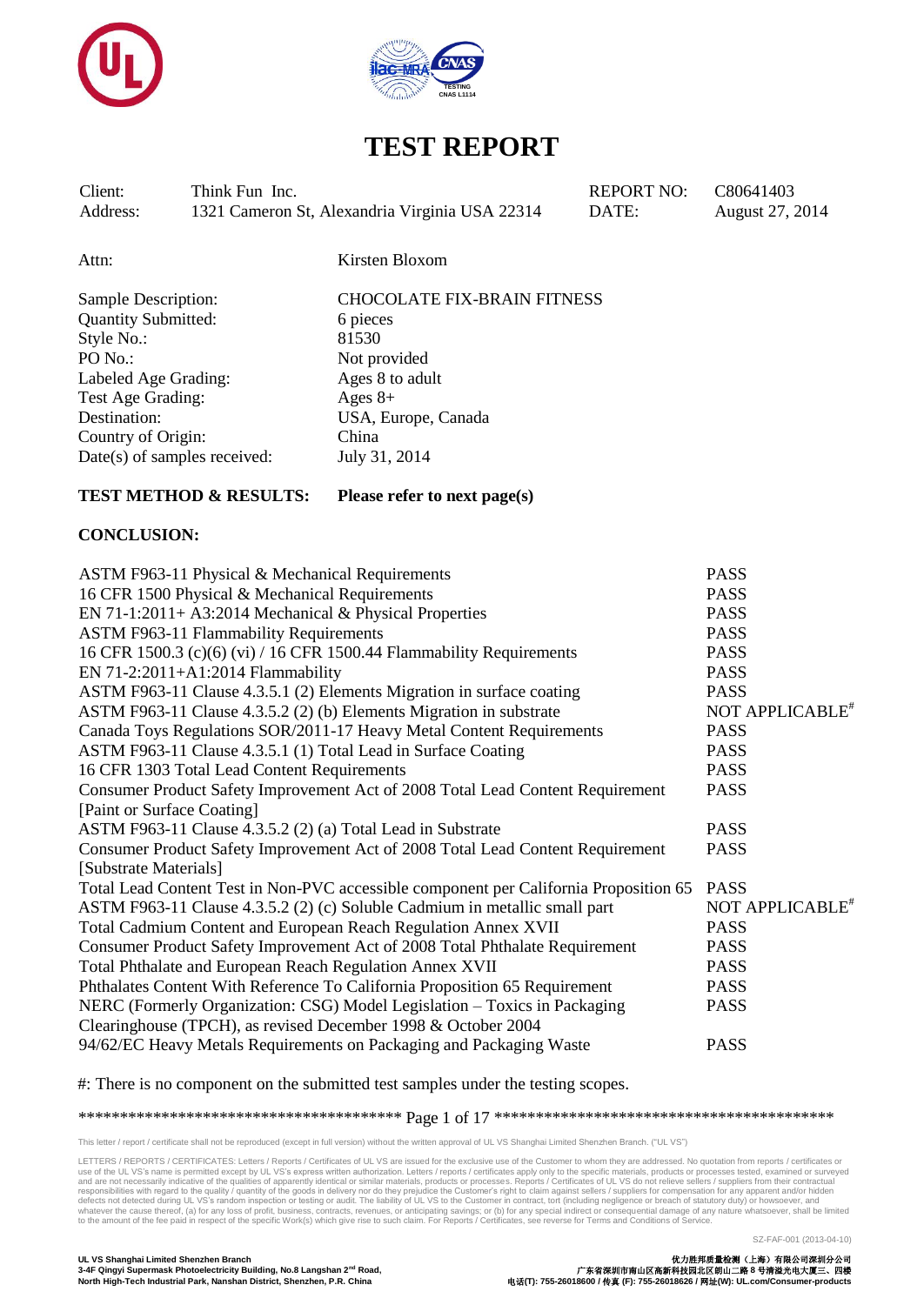



Client: Think Fun Inc. REPORT NO: C80641403 Address: 1321 Cameron St, Alexandria Virginia USA 22314 DATE: August 27, 2014

*For and on behalf of*: UL VS Shanghai Limited Shenzhen Branch

Benson Ye Assistant Laboratory Manager – Toys Department

ani ke

Ms. Carol Ke Laboratory manager-Chemical Department

## **Important Notes**:

The results only relate to the samples tested.

**The below tests are except from the ILAC-MRA/CNAS accreditation scope:**

- 1. EN 71-1:2011+ A3:2014 Mechanical & Physical Properties
- 2. EN 71-2:2011+A1:2014 Flammability
- 3. Total Lead Content Test in Non-PVC accessible component per California Proposition 65
- 4. Total Phthalate Test According to California Proposition 65
- 5. NERC (Formerly Organization: CSG) Model Legislation Toxics in Packaging Clearinghouse (TPCH), as revised December 1998 & October 2004
- 6. 94/62/EC Heavy Metals Requirements on Packaging and Packaging Waste

\*\*\*\*\*\*\*\*\*\*\*\*\*\*\*\*\*\*\*\*\*\*\*\*\*\*\*\*\*\*\*\*\*\*\*\*\*\*\* Page 2 of 17 \*\*\*\*\*\*\*\*\*\*\*\*\*\*\*\*\*\*\*\*\*\*\*\*\*\*\*\*\*\*\*\*\*\*\*\*\*\*\*\*\*

This letter / report / certificate shall not be reproduced (except in full version) without the written approval of UL VS Shanghai Limited Shenzhen Branch. ("UL VS")

LETTERS / REPORTS / CERTIFICATES: Letters / Reports / Certificates of UL VS are issued for the exclusive use of the Customer to whom they are addressed. No quotation from reports / certificates or use of the UL VS's name is permitted except by UL VS's express written authorization. Letters/reports/certificates apply only to the specific materials, products or processes tested, examined or surveyed<br>and are not necess

**UL VS Shanghai Limited Shenzhen Branch** 优力胜邦质量检测(上海)有限公司深圳分公司 **North High-Tech Industrial Park, Nanshan District, Shenzhen, P.R. China** 电话**(T): 755-26018600 /** 传真 **(F): 755-26018626 /** 网址**(W): UL.com/Consumer-products**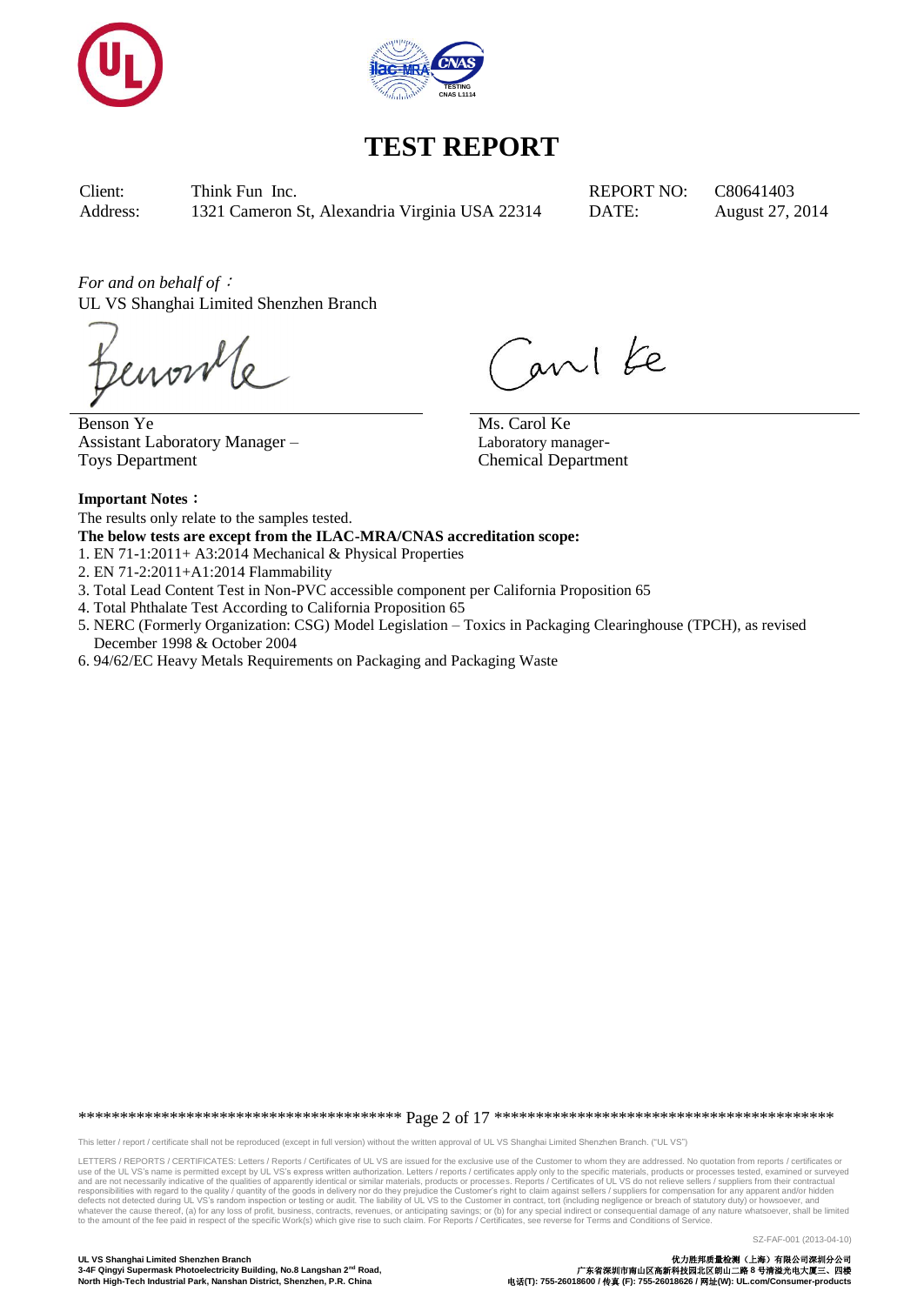



Client: Think Fun Inc. REPORT NO: C80641403 Address: 1321 Cameron St, Alexandria Virginia USA 22314 DATE: August 27, 2014

#### **TEST RESULTS**

#### **1. MECHANICAL AND PHYSICAL TEST**

#### **1.1 AS PER ASTM STANDARD CONSUMER SAFETY SPECFICATION FOR TOYS SAFETY F963-11**

**The following clauses are identified to be applicable: Age grading for testing : Ages 8+ Samples Quantity : 1 piece x 1 style**

| <b>Clause</b> | <b>Test Items</b>                    | Assessment |
|---------------|--------------------------------------|------------|
| 4.1           | Material (visual check on cleanness) |            |
| 4.7           | Accessible Edges                     | p*         |
| 4.9           | <b>Accessible Points</b>             | $p*$       |
| -5            | <b>Safety Labeling Requirements</b>  | D          |
| 6             | <b>Instructional Literature</b>      |            |
|               | Producer's Markings                  |            |
|               |                                      |            |

Remark: P=Pass

 \*: Section 4.7 Accessible Edges and Section 4.9 Accessible Points are only applicable for toys for children under 96 months, and the assessment was for reference only.

\*\*\*\*\*\*\*\*\*\*\*\*\*\*\*\*\*\*\*\*\*\*\*\*\*\*\*\*\*\*\*\*\*\*\*\*\*\*\* Page 3 of 17 \*\*\*\*\*\*\*\*\*\*\*\*\*\*\*\*\*\*\*\*\*\*\*\*\*\*\*\*\*\*\*\*\*\*\*\*\*\*\*\*\*

This letter / report / certificate shall not be reproduced (except in full version) without the written approval of UL VS Shanghai Limited Shenzhen Branch. ("UL VS")

LETTERS / REPORTS / CERTIFICATES: Letters / Reports / Certificates of UL VS are issued for the exclusive use of the Customer to whom they are addressed. No quotation from reports / certificates or use of the UL VS's name is permitted except by UL VS's express written authorization. Letters/reports/certificates apply only to the specific materials, products or processes tested, examined or surveyed<br>and are not necess

SZ-FAF-001 (2013-04-10)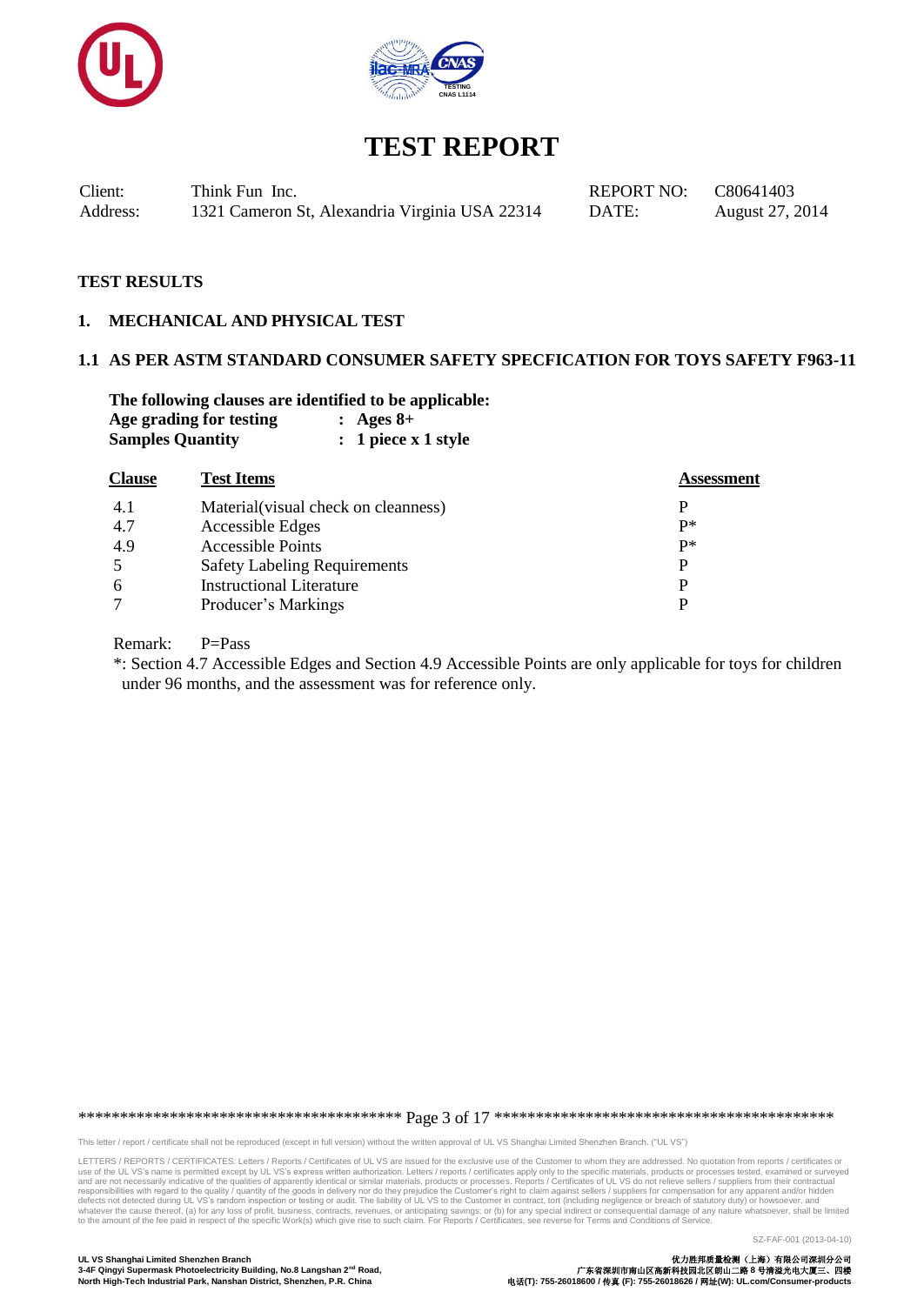



Client: Think Fun Inc. REPORT NO: C80641403 Address: 1321 Cameron St, Alexandria Virginia USA 22314 DATE: August 27, 2014

#### **TEST RESULTS**

#### **1.2 AS PER 16 CFR 1500.50, THE HAZARDS OF SHARP POINTS, SHARP EDGE AND SMALL PARTS ARE ASSESSED BOTH BEFORE AND AFTER APPLICABLE USE AND ABUSE TESTS:**

**The following clauses are identified to be applicable: Age grading for testing: Ages 8+ Samples Quantity: 1 piece x 1 style**

| <b>TEST ITEMS</b> | <b>SHARP POINT</b> | <b>SHARP EDGE</b> |
|-------------------|--------------------|-------------------|
|                   | (1500.48)          | (1500.49)         |
| As received       | D*                 | р∗                |

#### REMARK:  $P = PASS$

\*: The Mechanical and Physical Tests Requirements of U.S. Consumer Products Safety Commission for Toys and Articles intended for use by the children Specified in U.S. Code of Federal Regulations Title 16, Part 1500.48 and 1500.49 are only for children under 8 years of age. Only As Received Sharp Point and Sharp Edge were assessed, and the assessment was for reference only.

\*\*\*\*\*\*\*\*\*\*\*\*\*\*\*\*\*\*\*\*\*\*\*\*\*\*\*\*\*\*\*\*\*\*\*\*\*\*\* Page 4 of 17 \*\*\*\*\*\*\*\*\*\*\*\*\*\*\*\*\*\*\*\*\*\*\*\*\*\*\*\*\*\*\*\*\*\*\*\*\*\*\*\*\*

This letter / report / certificate shall not be reproduced (except in full version) without the written approval of UL VS Shanghai Limited Shenzhen Branch. ("UL VS")

LETTERS / REPORTS / CERTIFICATES: Letters / Reports / Certificates of UL VS are issued for the exclusive use of the Customer to whom they are addressed. No quotation from reports / certificates or use of the UL VS's name is permitted except by UL VS's express written authorization. Letters/reports/certificates apply only to the specific materials, products or processes tested, examined or surveyed<br>and are not necess

SZ-FAF-001 (2013-04-10)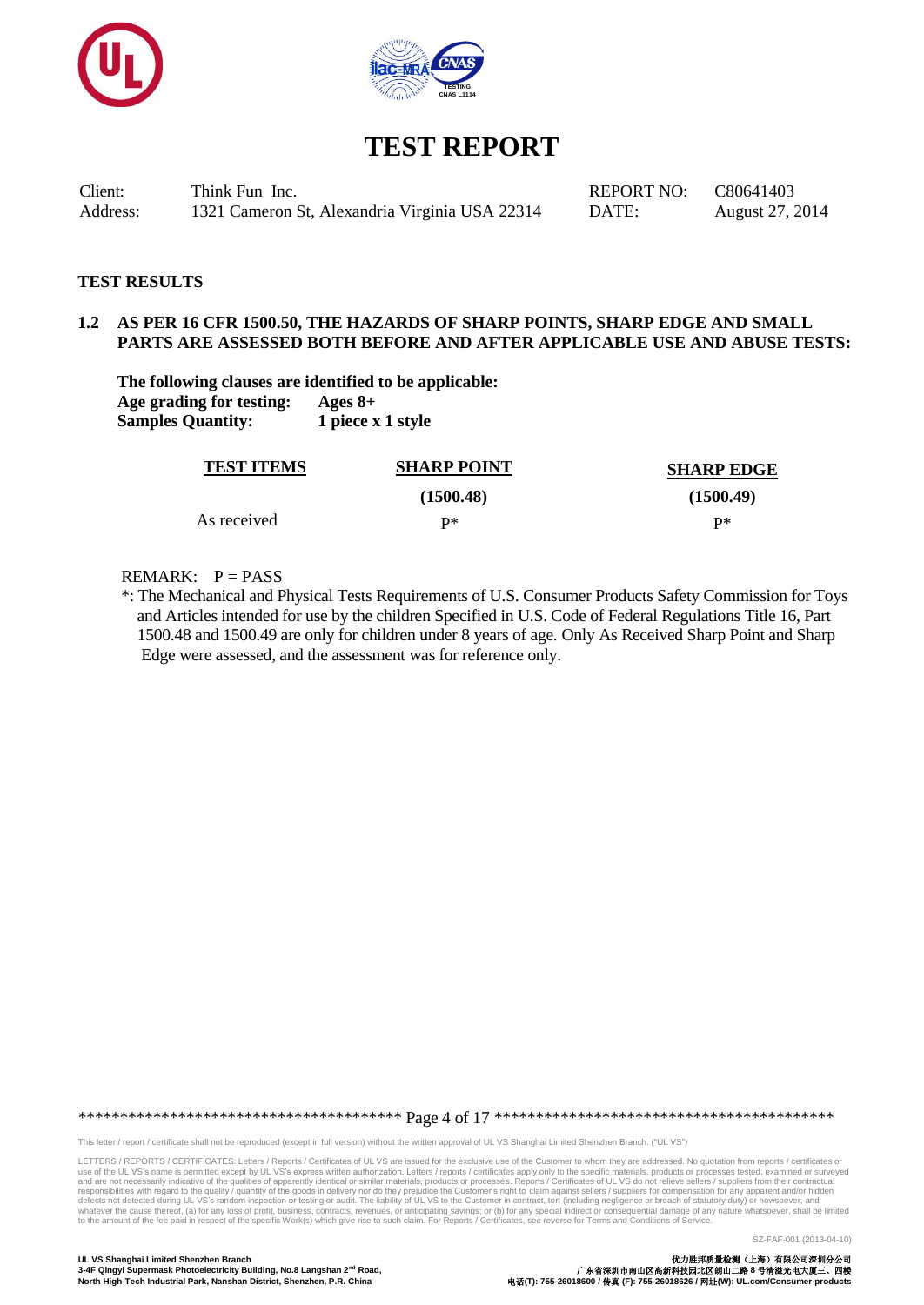



Client: Think Fun Inc. REPORT NO: C80641403 Address: 1321 Cameron St, Alexandria Virginia USA 22314 DATE: August 27, 2014

#### **TEST RESULTS**

## **1.3 PHYSICAL AND MECHANICAL TESTS OF THE MOST STRINGENT REQUIREMENTS OF THE FOLLOWING STANDARDS: AS PER EUROPEAN STANDARDS ON SAFETY OF TOYS EN 71-1:2011+A3:2014 Applicant Specified Age Grading for testing: Ages 8+ Sample size:** 1 piece x 1 style

| Clause | Test Items                                  | Assessment  |
|--------|---------------------------------------------|-------------|
| 4.1    | Material cleanliness                        | Pass        |
| 4.7    | Edges                                       | Pass        |
| 4.8    | Points and metallic wires                   | Pass        |
|        | Warnings, markings and instructions for use | See remark* |

#### Remarks:

\*: Address of manufacturer or his authorized representatives or importer should be located in EU community.

 Warnings and safety instructions shall be written in the languages easily understood by consumers of the country in which the toy is to be sold. Only English version was reviewed.

\*\*\*\*\*\*\*\*\*\*\*\*\*\*\*\*\*\*\*\*\*\*\*\*\*\*\*\*\*\*\*\*\*\*\*\*\*\*\* Page 5 of 17 \*\*\*\*\*\*\*\*\*\*\*\*\*\*\*\*\*\*\*\*\*\*\*\*\*\*\*\*\*\*\*\*\*\*\*\*\*\*\*\*\*

This letter / report / certificate shall not be reproduced (except in full version) without the written approval of UL VS Shanghai Limited Shenzhen Branch. ("UL VS")

LETTERS / REPORTS / CERTIFICATES: Letters / Reports / Certificates of UL VS are issued for the exclusive use of the Customer to whom they are addressed. No quotation from reports / certificates or use of the UL VS's name is permitted except by UL VS's express written authorization. Letters/reports/certificates apply only to the specific materials, products or processes tested, examined or surveyed<br>and are not necess

SZ-FAF-001 (2013-04-10)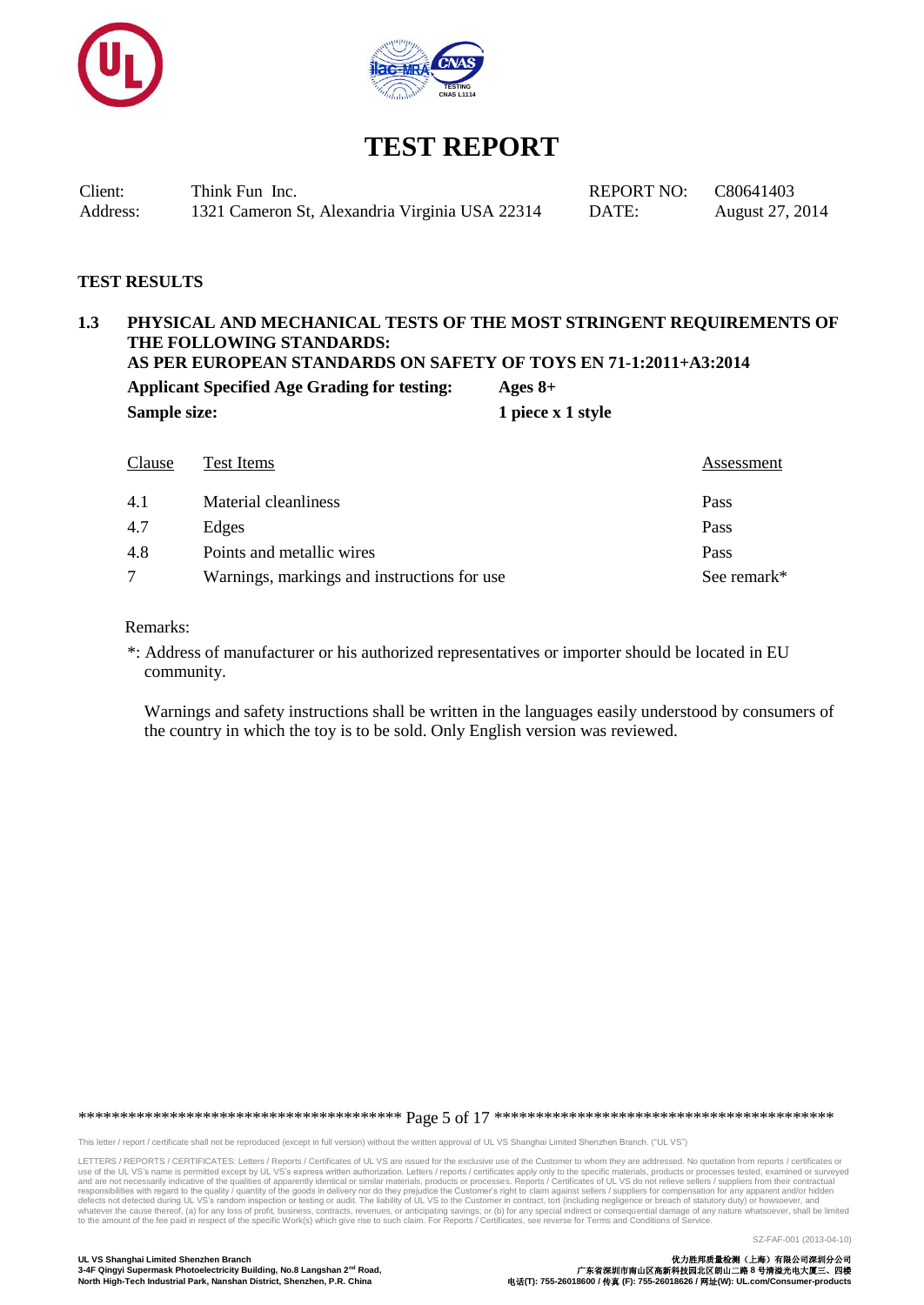



Client: Think Fun Inc. REPORT NO: C80641403 Address: 1321 Cameron St, Alexandria Virginia USA 22314 DATE: August 27, 2014

## **TEST RESULTS**

#### **2. FLAMMABILITY TEST**

**2.1 AS PER ASTM STANDARD ON SAFETY OF TOYS F963-11 ANNEX A5:** Samples Quantity: 1 piece x 1 style Requirement: Burning rate should not exceed 0.1 inch per second along the major axis.

Results: The burn rate of sample was less than 0.1 inch per second.

#### **2.2 AS PER U.S. CODE OF FEDERAL REGULATIONS TITLE 16 PART 1500.44 FOR RIGID AND PLIABLE SOLIDS defined under 16 CFR 1500.3 section (c) (6) (vi):** Samples Quantity: 1 piece x 1 style

Requirement: Burning rate should not exceed 0.1 inch per second along the major axis.

Results: The burn rate of sample was less than 0.1 inch per second.

#### **2.3 AS PER EUROPEAN STANDARD ON SAFETY OF TOYS EN 71-2:2011+A1:2014 SECTION 4.1 GENERAL REQUIREMENT (CELLULOSE NITRATE):**

Requirement: Celluloid (cellulose nitrate), except when used in varnish, paint or glue, or in balls of the type used for table tennis or similar games, and materials with the same behaviour in fire as celluloid, shall not be used in the manufacture of toys.

Results: The submitted sample(s) complied with this requirement.

Date(s) of test(s) conducted: August 15, 2014 to August 18, 2014

\*\*\*\*\*\*\*\*\*\*\*\*\*\*\*\*\*\*\*\*\*\*\*\*\*\*\*\*\*\*\*\*\*\*\*\*\*\*\* Page 6 of 17 \*\*\*\*\*\*\*\*\*\*\*\*\*\*\*\*\*\*\*\*\*\*\*\*\*\*\*\*\*\*\*\*\*\*\*\*\*\*\*\*\*

This letter / report / certificate shall not be reproduced (except in full version) without the written approval of UL VS Shanghai Limited Shenzhen Branch. ("UL VS")

LETTERS / REPORTS / CERTIFICATES: Letters / Reports / Certificates of UL VS are issued for the exclusive use of the Customer to whom they are addressed. No quotation from reports / certificates or use of the UL VS's name is permitted except by UL VS's express written authorization. Letters/reports/certificates apply only to the specific materials, products or processes tested, examined or surveyed<br>and are not necess

**UL VS Shanghai Limited Shenzhen Branch** 优力胜邦质量检测(上海)有限公司深圳分公司 **North High-Tech Industrial Park, Nanshan District, Shenzhen, P.R. China** 电话**(T): 755-26018600 /** 传真 **(F): 755-26018626 /** 网址**(W): UL.com/Consumer-products**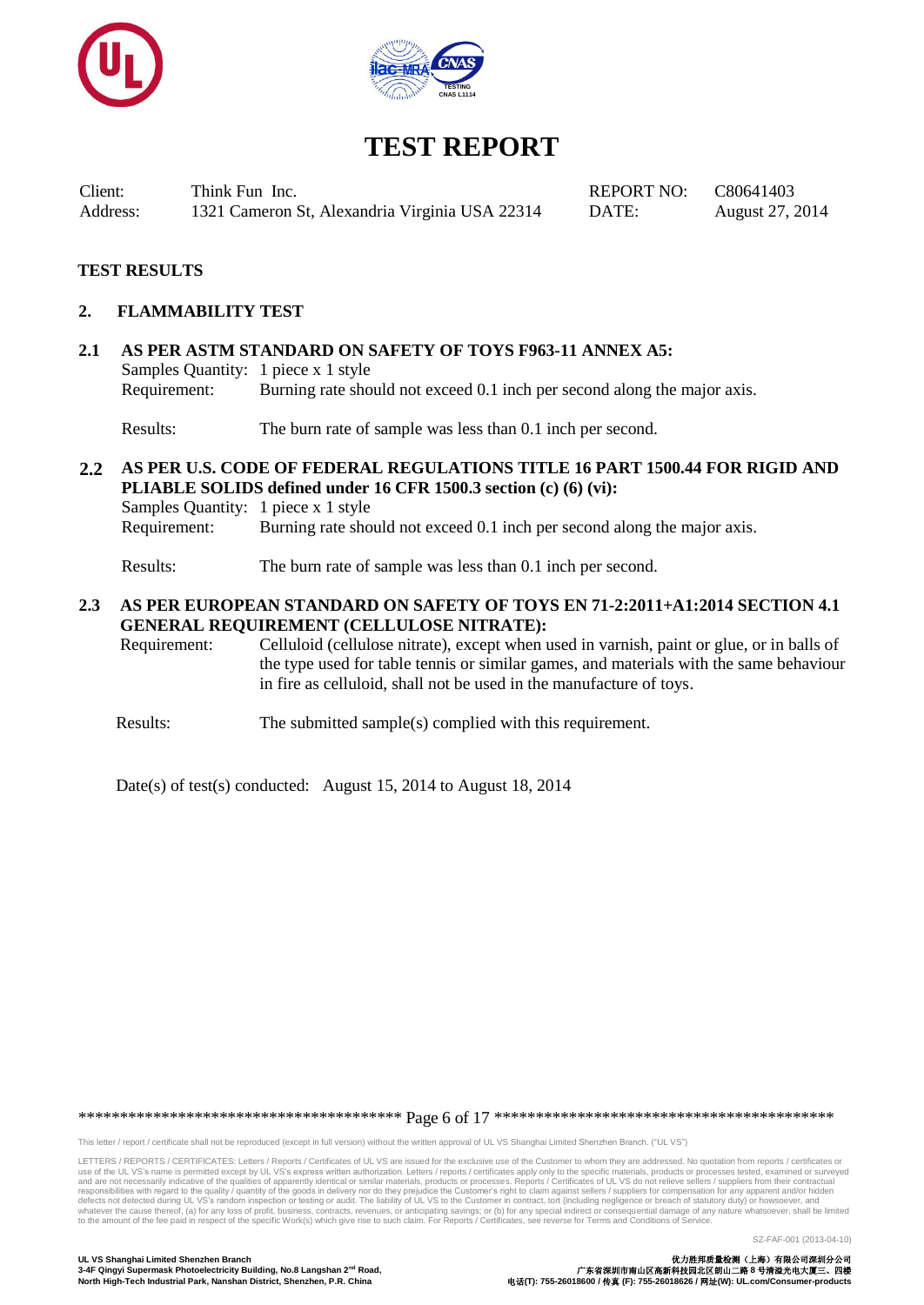



Client: Think Fun Inc. REPORT NO: C80641403 Address: 1321 Cameron St, Alexandria Virginia USA 22314 DATE: August 27, 2014

#### **TEST RESULTS**

#### **3. CHEMICAL TESTS:**

Key to sample $(s)$ :

| Sample 1  |     | $=$ Transparent plastic film (shrink film of box)     |
|-----------|-----|-------------------------------------------------------|
| Sample 2  | $=$ | Silvery metal (staple of booklet)                     |
| Sample 3  | $=$ | White paper board with multicolor coatings (box)      |
| Sample 4  | $=$ | Transparent plastic (blister)                         |
| Sample 5  |     | $=$ White coating on plastic (logo of chocolate tray) |
| Sample 6  |     | $=$ Multicolor coatings on paper (booklet)            |
| Sample 7  |     | $=$ Dark grey plastic (chocolate tray)                |
| Sample 8  |     | $=$ Light grey plastic (holder of chocolate)          |
| Sample 9  |     | $=$ Brown plastic (chocolate)                         |
| Sample 10 | $=$ | Khaki plastic (chocolate)                             |
| Sample 11 |     | $=$ Pink plastic (chocolate)                          |
| Sample 12 |     | $=$ Black soft plastic (pad of chocolate tray)        |

## **3.1 SOLUBLE ELEMENT MIGRATION IN SURFACE COATING**

Requirement: As per ASTM F963-11 Clause 4.3.5.1 (2) requirement, materials under test shall not exceed below limit.

Test method: Reference to ASTM F963-11 Clause 8.3, used acid extraction and analyzed by Inductively Coupled Argon Plasma Spectrometry.

#### Results:

|      |       |                       |                                                                                       |                                              | < 500                                                                                            |
|------|-------|-----------------------|---------------------------------------------------------------------------------------|----------------------------------------------|--------------------------------------------------------------------------------------------------|
|      | < 6.0 | < 6.0                 |                                                                                       | < 6.0                                        | < 6.0                                                                                            |
| <2.5 | < 6.0 | < 6.0                 |                                                                                       | < 6.0                                        | <6.0                                                                                             |
|      | < 6.0 | $\leq 6.0$ $\leq 2.5$ | $\langle 60 \rangle$ $\langle 25 \rangle$ $\langle 1000 \rangle$ $\langle 75 \rangle$ | $\leq 6.0 \leq 6.0$<br>$\leq 6.0$ $\leq 6.0$ | Antimony Arsenic Barium Cadmium Chromium Lead Mercury Selenium<br>$\leq 60 \leq 90$<br>$\leq 60$ |

#### Remark:

- 1. All concentrations expressed in milligrams per kilogram
- 2. "<" means "less than"

\*\*\*\*\*\*\*\*\*\*\*\*\*\*\*\*\*\*\*\*\*\*\*\*\*\*\*\*\*\*\*\*\*\*\*\*\*\*\* Page 7 of 17 \*\*\*\*\*\*\*\*\*\*\*\*\*\*\*\*\*\*\*\*\*\*\*\*\*\*\*\*\*\*\*\*\*\*\*\*\*\*\*\*\*

This letter / report / certificate shall not be reproduced (except in full version) without the written approval of UL VS Shanghai Limited Shenzhen Branch. ("UL VS")

LETTERS / REPORTS / CERTIFICATES: Letters / Reports / Certificates of UL VS are issued for the exclusive use of the Customer to whom they are addressed. No quotation from reports / certificates or use of the UL VS's name is permitted except by UL VS's express written authorization. Letters/reports/certificates apply only to the specific materials, products or processes tested, examined or surveyed<br>and are not necess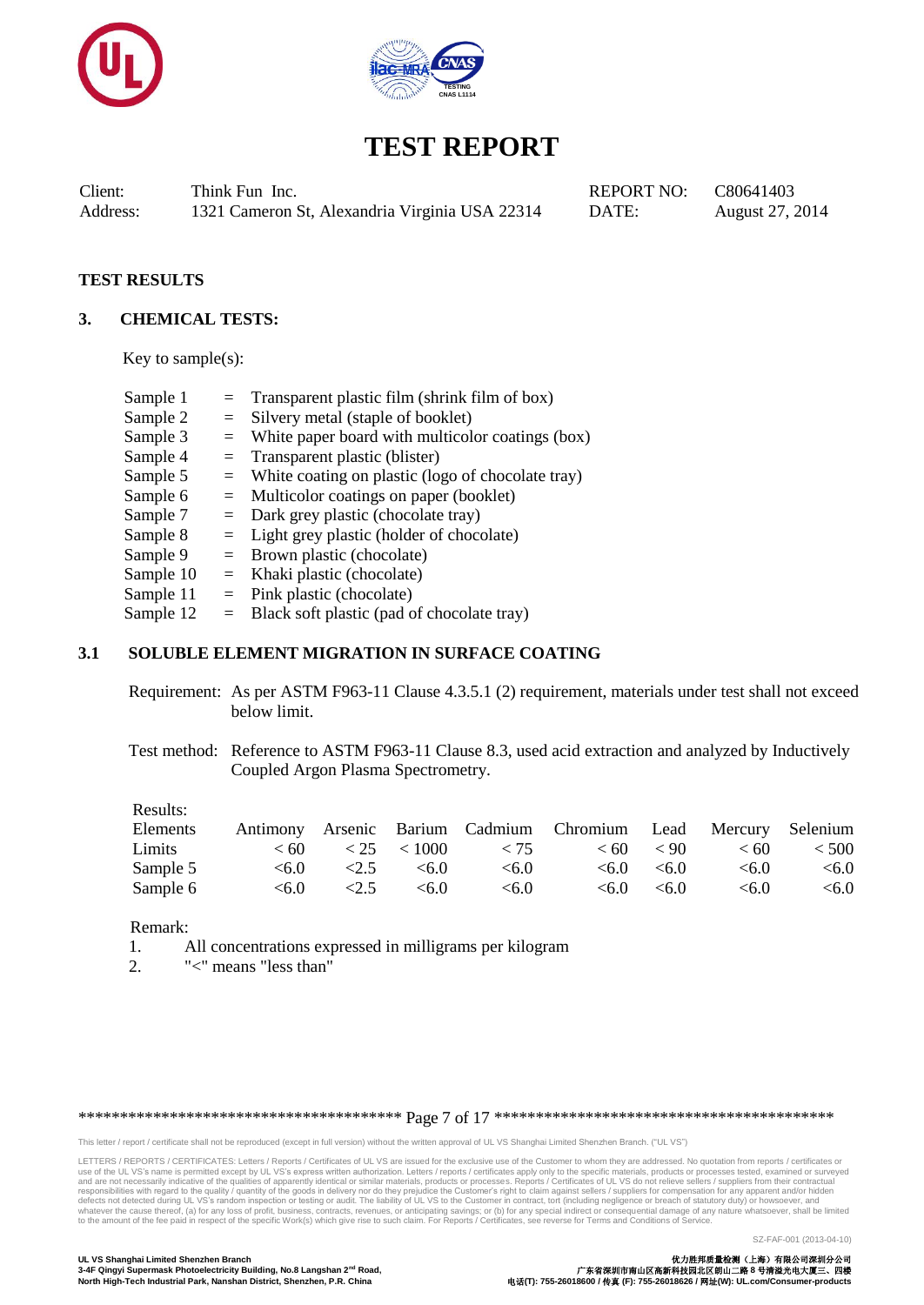



Client: Think Fun Inc. REPORT NO: C80641403 Address: 1321 Cameron St, Alexandria Virginia USA 22314 DATE: August 27, 2014

#### **TEST RESULTS**

#### **3.2 HEAVY METAL CONTENT TEST: CANADA TOYS REGULATION SOR/2011-17**

Requirement : Surface coating applied to Toys shall comply with heavy metal requirement as below table.

Results:

|          | Total     | Total   | Soluble  | Soluble | <b>Soluble</b> | Soluble | Soluble      |
|----------|-----------|---------|----------|---------|----------------|---------|--------------|
| Elements | Lead      | Mercury | Antimony | Arsenic | <b>Barium</b>  | Cadmium | Selenium     |
| Limits   | < 90      | None    | < 1000   | < 1000  | < 1000         | < 1000  | ${}_{<}1000$ |
| Sample 5 | ${<}10.0$ | $*N/D$  | < 50.0   | < 50.0  | <50.0          | < 50.0  | <50.0        |
| Sample 6 | <10.0     | $*N/D$  | <50.0    | < 50.0  | < 50.0         | <50.0   | ${<}50.0$    |

All concentrations expressed in milligrams per kilogram "<" means "less than" "N/D" means "None Detected" \*\*Detection Limit is 10.0 milligrams per kilogram.

\*\*\*\*\*\*\*\*\*\*\*\*\*\*\*\*\*\*\*\*\*\*\*\*\*\*\*\*\*\*\*\*\*\*\*\*\*\*\* Page 8 of 17 \*\*\*\*\*\*\*\*\*\*\*\*\*\*\*\*\*\*\*\*\*\*\*\*\*\*\*\*\*\*\*\*\*\*\*\*\*\*\*\*\*

This letter / report / certificate shall not be reproduced (except in full version) without the written approval of UL VS Shanghai Limited Shenzhen Branch. ("UL VS")

LETTERS / REPORTS / CERTIFICATES: Letters / Reports / Certificates of UL VS are issued for the exclusive use of the Customer to whom they are addressed. No quotation from reports / certificates or use of the UL VS's name is permitted except by UL VS's express written authorization. Letters/reports/certificates apply only to the specific materials, products or processes tested, examined or surveyed<br>and are not necess

SZ-FAF-001 (2013-04-10)

**3-4F Qingyi Supermask Photoelectricity Building, No.8 Langshan 2<sup>nd</sup> Road, <br>3-4F Qingyi Supermask Photoelectricity Building, No.8 Langshan 2<sup>nd</sup> Road, <br>North High-Tech Industrial Park, Nanshan District, Shenzhen, P.R. Chi**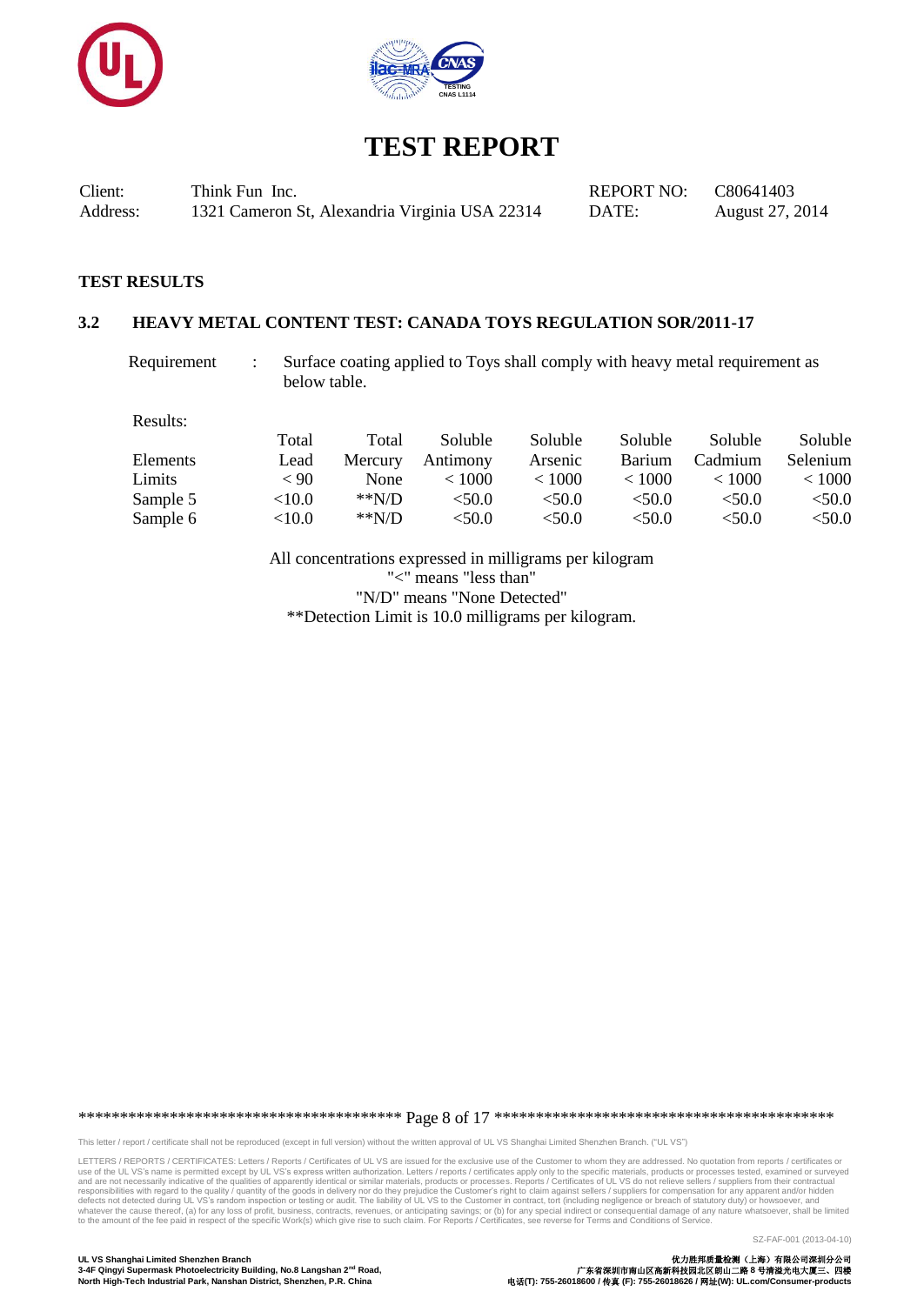



Client: Think Fun Inc. REPORT NO: C80641403 Address: 1321 Cameron St, Alexandria Virginia USA 22314 DATE: August 27, 2014

#### **TEST RESULTS**

#### **3.3 TOTAL LEAD CONTENT TEST: COATING**

Requirement : As per ASTM F963-11 Clause 4.3.5.1 (1) requirement, lead content in the materials under test shall not exceed of 90ppm.

Test method: CPSC-CH-E1003-09.1 Standard operating procedure for determining Lead (Pb) in paint

Results :

Total Lead  $\leq 10.0$   $\leq 10.0$ 

Sample 5 Sample 6

All concentrations expressed in milligrams per kilogram "<" means "less than"

## **3.4 TOTAL LEAD CONTENT TEST: COATING**

Criteria : The submitted samples must meet the Total Lead Limit of 90ppm as stated in 16 CFR 1303

Test method: CPSC-CH-E1003-09.1 Standard operating procedure for determining Lead (Pb) in paint

Results :

 $\frac{\text{Sample 5}}{\text{100}}$   $\frac{\text{Sample 6}}{\text{100}}$ Total Lead <10.0

> All concentrations expressed in milligrams per kilogram "<" means "less than"

\*\*\*\*\*\*\*\*\*\*\*\*\*\*\*\*\*\*\*\*\*\*\*\*\*\*\*\*\*\*\*\*\*\*\*\*\*\*\* Page 9 of 17 \*\*\*\*\*\*\*\*\*\*\*\*\*\*\*\*\*\*\*\*\*\*\*\*\*\*\*\*\*\*\*\*\*\*\*\*\*\*\*\*\*

This letter / report / certificate shall not be reproduced (except in full version) without the written approval of UL VS Shanghai Limited Shenzhen Branch. ("UL VS")

LETTERS / REPORTS / CERTIFICATES: Letters / Reports / Certificates of UL VS are issued for the exclusive use of the Customer to whom they are addressed. No quotation from reports / certificates or use of the UL VS's name is permitted except by UL VS's express written authorization. Letters/reports/certificates apply only to the specific materials, products or processes tested, examined or surveyed<br>and are not necess

SZ-FAF-001 (2013-04-10)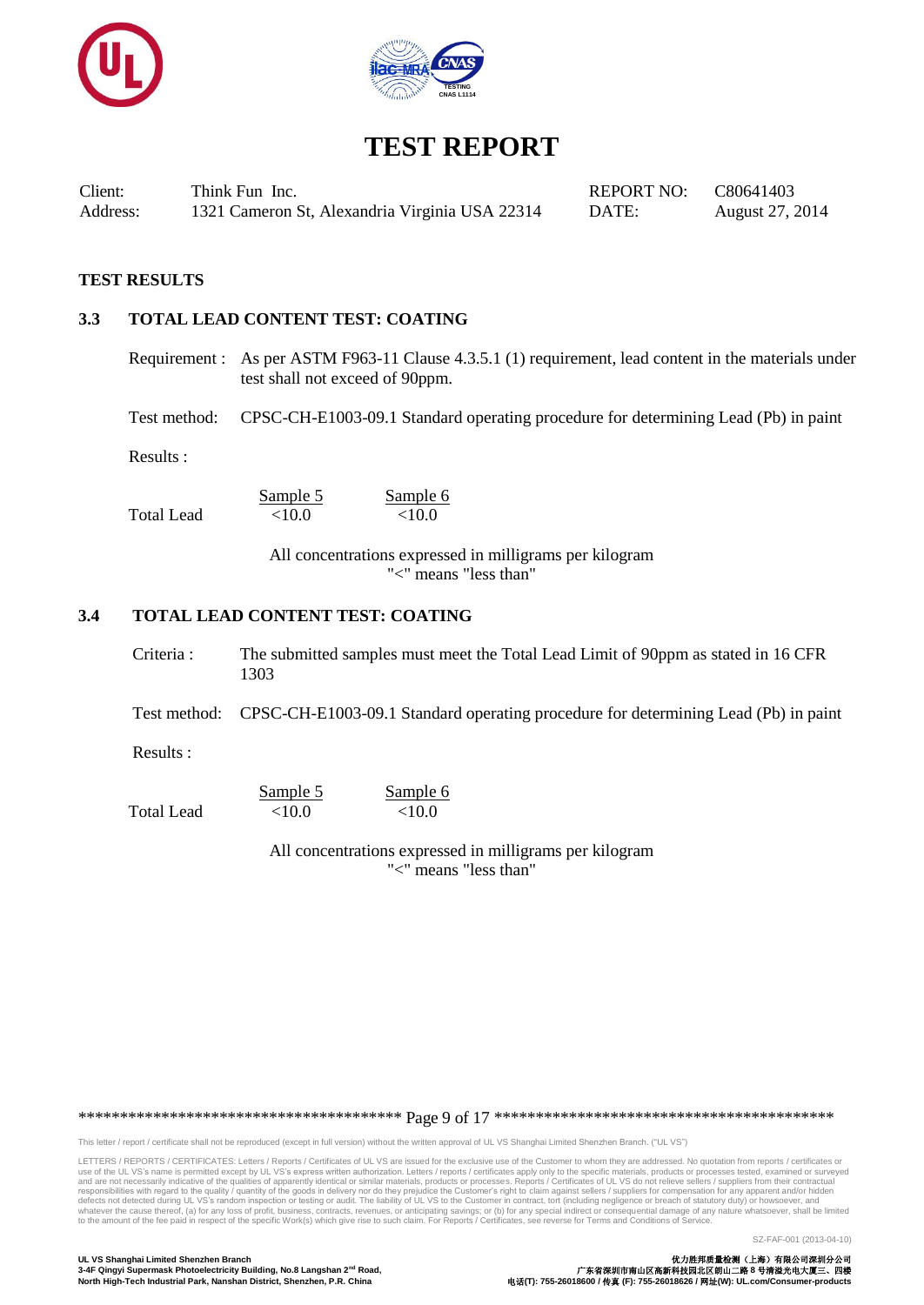



Client: Think Fun Inc. REPORT NO: C80641403 Address: 1321 Cameron St, Alexandria Virginia USA 22314 DATE: August 27, 2014

## **TEST RESULTS**

## **3.5 TOTAL LEAD CONTENT TEST: COATING**

Requirement : The submitted samples must meet the Total Lead Limit of 90ppm as per Consumer Product Safety Improvement Act of 2008

Test method: CPSC-CH-E1003-09.1 Standard operating procedure for determining Lead (Pb) in paint

Results:

Total Lead  $\leq 10.0$   $\leq 10.0$ 

Sample 5 Sample 6

All concentrations expressed in milligrams per kilogram "<" means "less than"

#### **3.6 TOTAL LEAD CONTENT TEST: SUBSTRATE**

| Requirement: As per ASTM F963-11 Clause 4.3.5.2 (2) (a) requirement, lead content in the materials |
|----------------------------------------------------------------------------------------------------|
| under test shall not exceed of 100ppm.                                                             |

Test method: CPSC-CH-E1001-8.3 Standard operating procedure for determining total Lead (Pb) in metal; CPSC-CH-E1002-8.3 Standard operating procedure for determining total Lead (Pb) in non-metal

Results :

|            | Sample 2  | Sample $8/9/10$ | Sample 7/11/12 |
|------------|-----------|-----------------|----------------|
| Total Lead | ${<}10.0$ | ${<}10.0$       | ${<}10.0$      |

All concentrations expressed in milligrams per kilogram "<" means "less than"

\*\*\*\*\*\*\*\*\*\*\*\*\*\*\*\*\*\*\*\*\*\*\*\*\*\*\*\*\*\*\*\*\*\*\*\*\*\*\* Page 10 of 17 \*\*\*\*\*\*\*\*\*\*\*\*\*\*\*\*\*\*\*\*\*\*\*\*\*\*\*\*\*\*\*\*\*\*\*\*\*\*\*\*\*

This letter / report / certificate shall not be reproduced (except in full version) without the written approval of UL VS Shanghai Limited Shenzhen Branch. ("UL VS")

LETTERS / REPORTS / CERTIFICATES: Letters / Reports / Certificates of UL VS are issued for the exclusive use of the Customer to whom they are addressed. No quotation from reports / certificates or use of the UL VS's name is permitted except by UL VS's express written authorization. Letters/reports/certificates apply only to the specific materials, products or processes tested, examined or surveyed<br>and are not necess

SZ-FAF-001 (2013-04-10)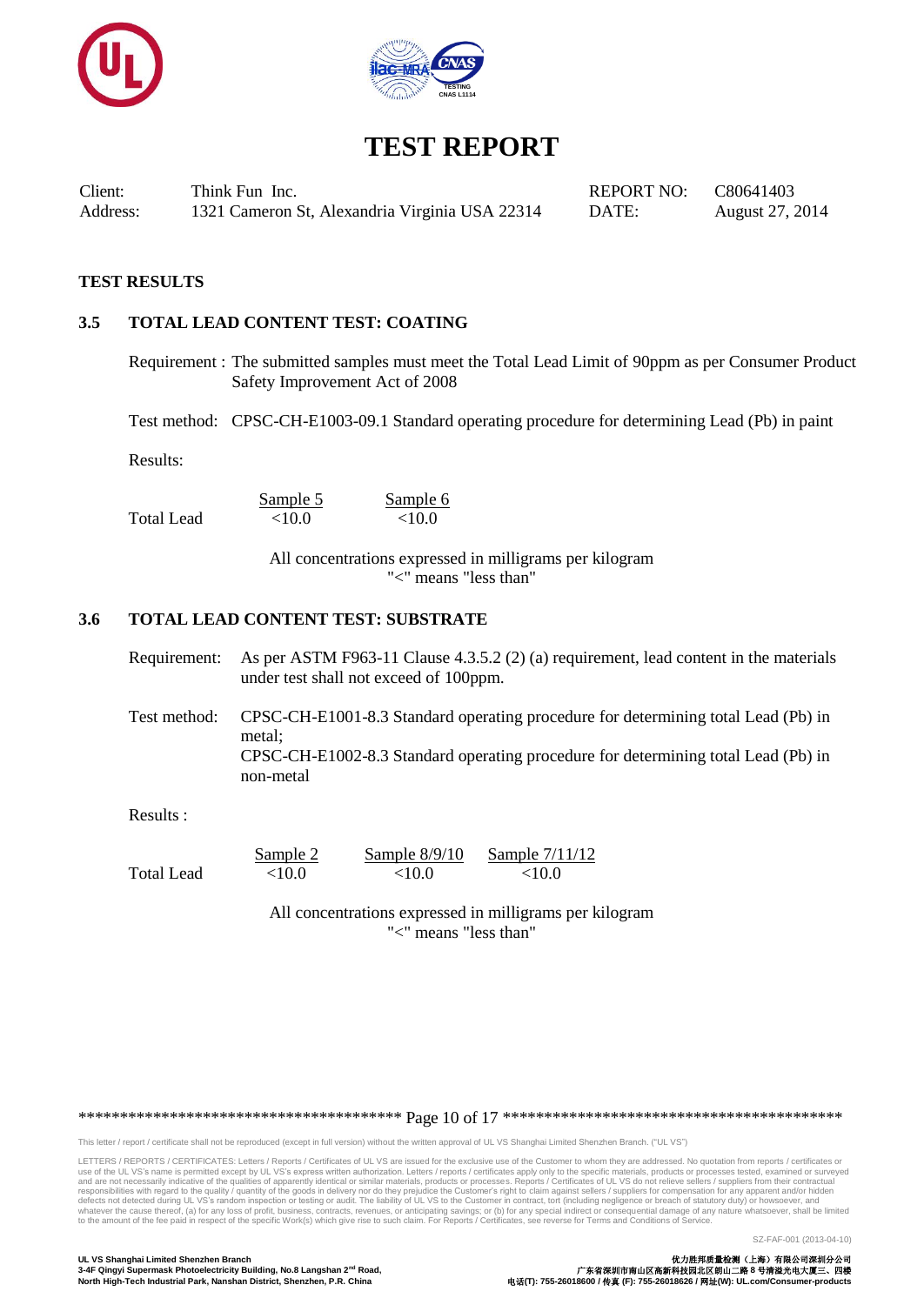



Client: Think Fun Inc. REPORT NO: C80641403 Address: 1321 Cameron St, Alexandria Virginia USA 22314 DATE: August 27, 2014

## **TEST RESULTS**

#### **3.7 TOTAL LEAD CONTENT TEST: SUBSTRATE**

Requirement: The submitted samples must meet the Total Lead Limit of 100ppm as per Consumer Product Safety Improvement Act of 2008

Test method: CPSC-CH-E1001-8.3 Standard operating procedure for determining total Lead (Pb) in metal children's product (including children's metal jewelry); CPSC-CH-E1002-8.3 Standard operating procedure for determining total Lead (Pb) in non-metal children's products.

Results:

|            | Sample 2  | Sample $8/9/10$ | Sample 7/11/12 |
|------------|-----------|-----------------|----------------|
| Total Lead | ${<}10.0$ | ${<}10.0$       | ${<}10.0$      |

All concentrations expressed in milligrams per kilogram "<" means "less than"

## **3.8 TOTAL LEAD CONTENT IN NON-PVC ACCESSIBLE COMPONENT TEST: COATING**

Criteria : The total lead content shall not be more than 600ppm in Non-PVC accessible components as per California Proposition 65

Test method: CPSC-CH-E1003-09.1 Standard operating procedure for determining Lead (Pb) in paint

Results :

|            | Sample 5  | Sample 6  |
|------------|-----------|-----------|
| Total Lead | ${<}10.0$ | ${<}10.0$ |

All concentrations expressed in milligrams per kilogram "<" means "less than"

\*\*\*\*\*\*\*\*\*\*\*\*\*\*\*\*\*\*\*\*\*\*\*\*\*\*\*\*\*\*\*\*\*\*\*\*\*\*\* Page 11 of 17 \*\*\*\*\*\*\*\*\*\*\*\*\*\*\*\*\*\*\*\*\*\*\*\*\*\*\*\*\*\*\*\*\*\*\*\*\*\*\*\*\*

This letter / report / certificate shall not be reproduced (except in full version) without the written approval of UL VS Shanghai Limited Shenzhen Branch. ("UL VS")

LETTERS / REPORTS / CERTIFICATES: Letters / Reports / Certificates of UL VS are issued for the exclusive use of the Customer to whom they are addressed. No quotation from reports / certificates or use of the UL VS's name is permitted except by UL VS's express written authorization. Letters/reports/certificates apply only to the specific materials, products or processes tested, examined or surveyed<br>and are not necess

SZ-FAF-001 (2013-04-10)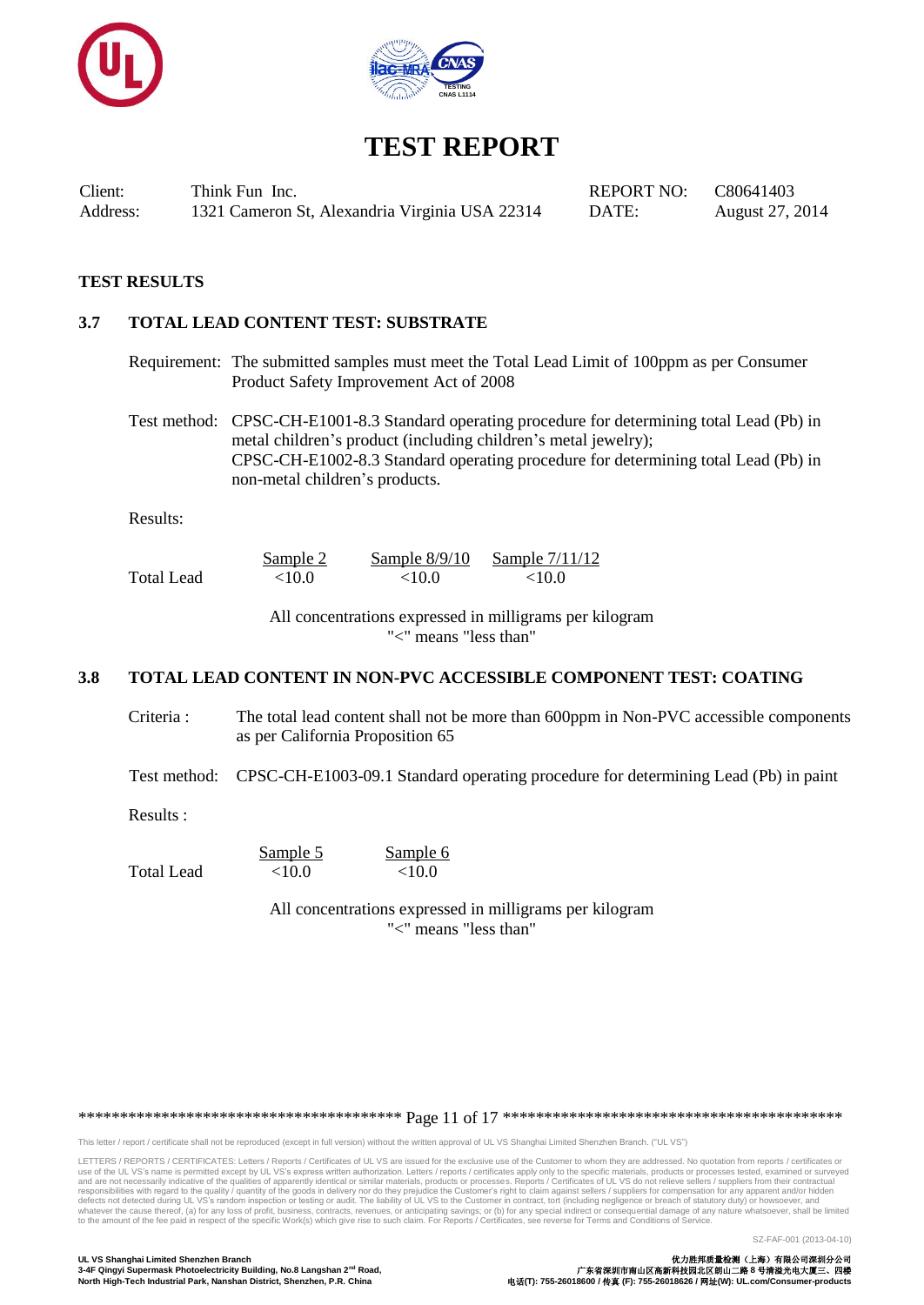



Client: Think Fun Inc. REPORT NO: C80641403 Address: 1321 Cameron St, Alexandria Virginia USA 22314 DATE: August 27, 2014

#### **TEST RESULTS**

#### **3.9 TOTAL LEAD CONTENT IN NON-PVC ACCESSIBLE COMPONENT TEST: SUBSTRATE**

Criteria : The total lead content shall not be more than 600ppm in Non-PVC accessible components as per California Proposition 65

Test method: CPSC-CH-E1001-8.3 Standard operating procedure for determining total Lead (Pb) in metal children's product (including children's metal jewelry); CPSC-CH-E1002-8.3 Standard operating procedure for determining total Lead (Pb) in non-metal children's products.

Results :

|            | Sample 2  | Sample $8/9/10$ | Sample 7/11/12 |
|------------|-----------|-----------------|----------------|
| Total Lead | ${<}10.0$ | ${<}10.0$       | ${<}10.0$      |

All concentrations expressed in milligrams per kilogram "<" means "less than"

#### **3.10 TOTAL CADMIUM CONTENT AND EUROPEAN REACH REGULATION ANNEX XVI**I**: WET-ASHING DIGESTION AND DETECTED WITH AAS/ICP**

Results:

| Element        | <b>Total Cadmium</b> |
|----------------|----------------------|
| Limit          | < 100                |
| Sample 5       | < 5.0                |
| Sample 6       | < 5.0                |
| Sample 8/9/10  | < 5.0                |
| Sample 7/11/12 | < 5.0                |

All concentrations expressed in milligrams per kilogram "<" means "less than"

\*\*\*\*\*\*\*\*\*\*\*\*\*\*\*\*\*\*\*\*\*\*\*\*\*\*\*\*\*\*\*\*\*\*\*\*\*\*\* Page 12 of 17 \*\*\*\*\*\*\*\*\*\*\*\*\*\*\*\*\*\*\*\*\*\*\*\*\*\*\*\*\*\*\*\*\*\*\*\*\*\*\*\*\*

This letter / report / certificate shall not be reproduced (except in full version) without the written approval of UL VS Shanghai Limited Shenzhen Branch. ("UL VS")

LETTERS / REPORTS / CERTIFICATES: Letters / Reports / Certificates of UL VS are issued for the exclusive use of the Customer to whom they are addressed. No quotation from reports / certificates or use of the UL VS's name is permitted except by UL VS's express written authorization. Letters/reports/certificates apply only to the specific materials, products or processes tested, examined or surveyed<br>and are not necess

SZ-FAF-001 (2013-04-10)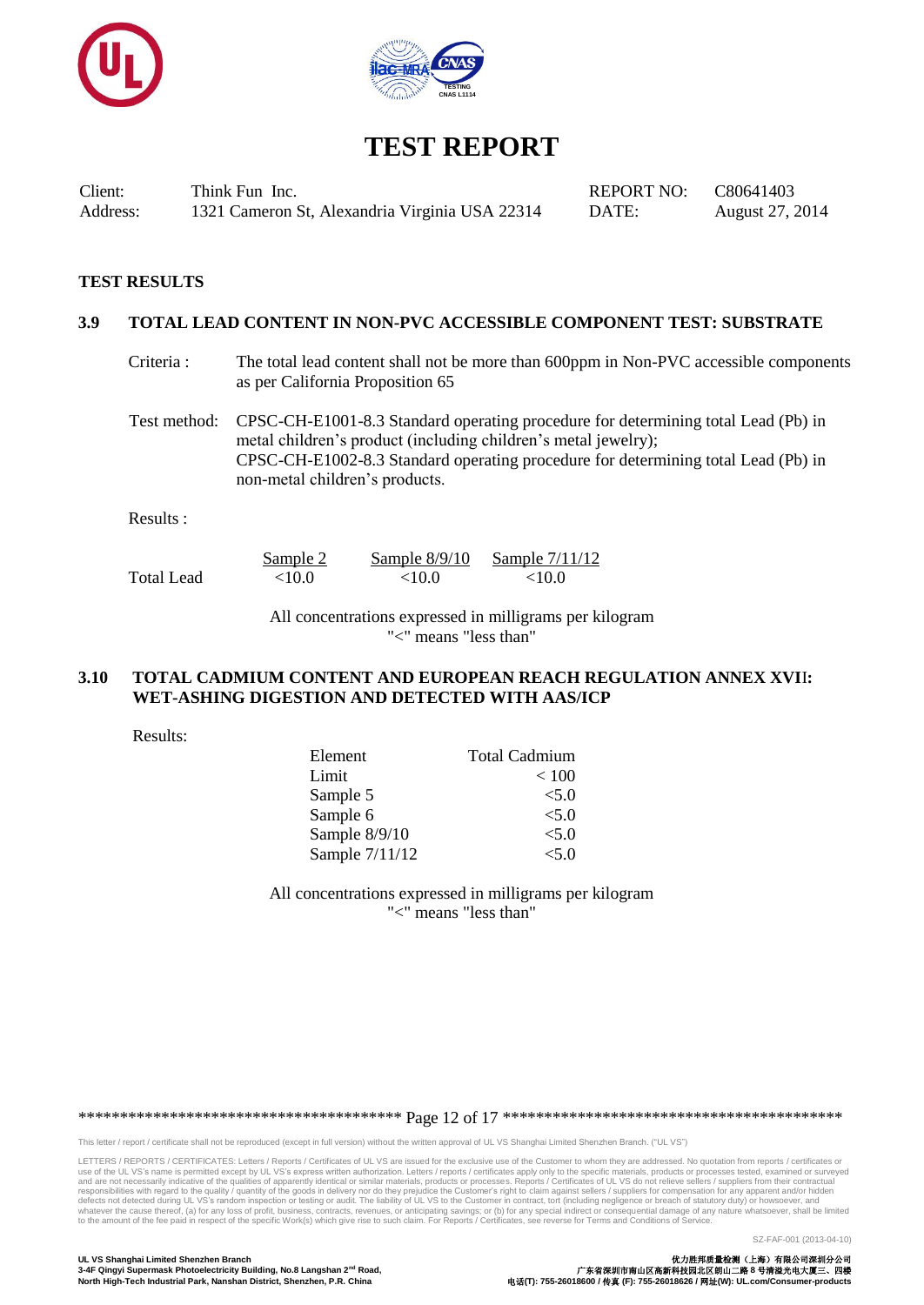



Client: Think Fun Inc. REPORT NO: C80641403 Address: 1321 Cameron St, Alexandria Virginia USA 22314 DATE: August 27, 2014

## **TEST RESULTS**

#### **3.11 TOTAL PHTHALATE TEST**

| Requirement                       | $\ddot{\phantom{a}}$                                                       | DEHP, DBP or BBP content shall not be more than 0.1% by weight in toys and<br>childcare article.<br>DINP, DIDP or DNOP content shall not be more than 0.1% by weight in toys and<br>childcare article which can be placed in the mouth by children. |                |                                           |                                                                                             |                |  |  |
|-----------------------------------|----------------------------------------------------------------------------|-----------------------------------------------------------------------------------------------------------------------------------------------------------------------------------------------------------------------------------------------------|----------------|-------------------------------------------|---------------------------------------------------------------------------------------------|----------------|--|--|
| <b>Test Method</b>                | $\ddot{\phantom{0}}$                                                       | CPSC-CH-C1001-09.3, Standard operating procedure for determination of<br>phthalates.                                                                                                                                                                |                |                                           |                                                                                             |                |  |  |
| Results                           |                                                                            |                                                                                                                                                                                                                                                     |                |                                           |                                                                                             |                |  |  |
| Sample ID                         |                                                                            |                                                                                                                                                                                                                                                     |                | Plasticiser Values (w/w)                  |                                                                                             |                |  |  |
|                                   | <b>DBP</b>                                                                 | <b>BBP</b>                                                                                                                                                                                                                                          | <b>DEHP</b>    | <b>DNOP</b>                               | <b>DINP</b>                                                                                 | <b>DIDP</b>    |  |  |
| Sample 5<br>Sample 6<br>Sample 12 | ND<br>N <sub>D</sub><br>ND                                                 | ND<br>ND<br>ND                                                                                                                                                                                                                                      | ND<br>ND<br>ND | ND<br>ND<br>ND                            | ND<br>ND<br>ND                                                                              | ND<br>ND<br>ND |  |  |
| Remarks:                          | 1) Detection Limit for each phthalate $= 0.005\%$<br>$2)$ ND= not detected |                                                                                                                                                                                                                                                     |                |                                           |                                                                                             |                |  |  |
| Key<br>$\ddot{\cdot}$             | <b>DBP</b><br><b>BBP</b><br><b>DIDP</b>                                    | $=$ Di-butyl phthalate<br>$=$ Benzyl butyl phthalate<br>$= Di$ -"isodecyl" phthalate                                                                                                                                                                |                | <b>DEHP</b><br><b>DINP</b><br><b>DNOP</b> | $= Di (2-Ethylhexyl)$ phthalate<br>$= Di$ -"isonomy" phthalate<br>$= Di$ -n-octal phthalate |                |  |  |

\*\*\*\*\*\*\*\*\*\*\*\*\*\*\*\*\*\*\*\*\*\*\*\*\*\*\*\*\*\*\*\*\*\*\*\*\*\*\* Page 13 of 17 \*\*\*\*\*\*\*\*\*\*\*\*\*\*\*\*\*\*\*\*\*\*\*\*\*\*\*\*\*\*\*\*\*\*\*\*\*\*\*\*\*

This letter / report / certificate shall not be reproduced (except in full version) without the written approval of UL VS Shanghai Limited Shenzhen Branch. ("UL VS")

LETTERS / REPORTS / CERTIFICATES: Letters / Reports / Certificates of UL VS are issued for the exclusive use of the Customer to whom they are addressed. No quotation from reports / certificates or use of the UL VS's name is permitted except by UL VS's express written authorization. Letters/reports/certificates apply only to the specific materials, products or processes tested, examined or surveyed<br>and are not necess

SZ-FAF-001 (2013-04-10)

**3-4F Qingyi Supermask Photoelectricity Building, No.8 Langshan 2<sup>nd</sup> Road, <br>3-4F Qingyi Supermask Photoelectricity Building, No.8 Langshan 2<sup>nd</sup> Road, <br>North High-Tech Industrial Park, Nanshan District, Shenzhen, P.R. Chi**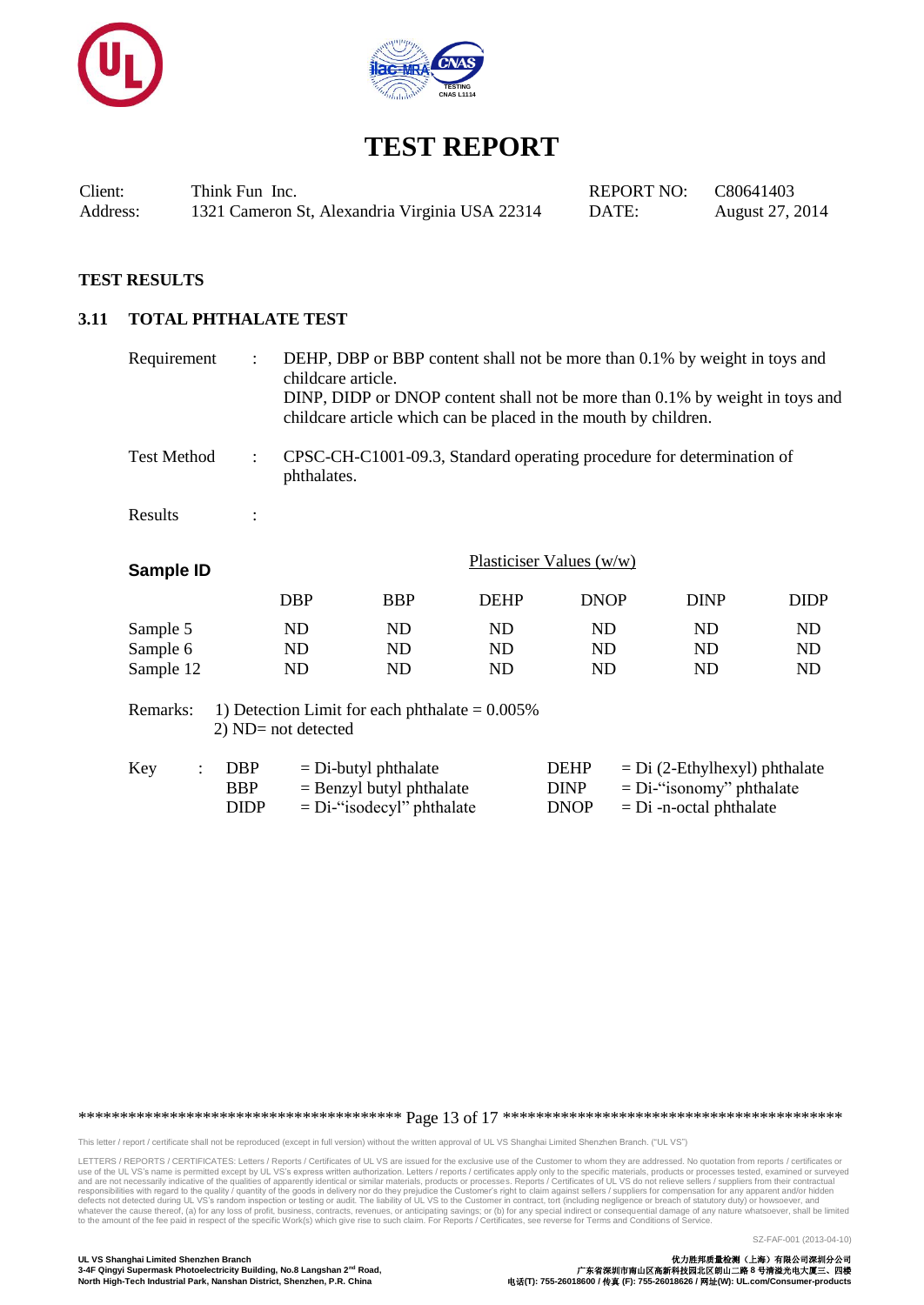



Client: Think Fun Inc. REPORT NO: C80641403 Address: 1321 Cameron St, Alexandria Virginia USA 22314 DATE: August 27, 2014

#### **TEST RESULTS**

## **3.12 TOTAL PHTHALATE TEST AND EUROPEAN REACH REGULATION ANNEX XVI**I

- Test Method : EN 14372: 2004
- Requirement : DEHP, DBP & BBP content shall not be more than 0.1% by weight in toys and children article.

DINP, DIDP & DNOP content shall not be more than 0.1% by weight in toys and children article that can be placed in the mouth by children.

Results :

| Sample ID       |            | Plasticiser Values $(w/w)$ |             |             |             |             |  |
|-----------------|------------|----------------------------|-------------|-------------|-------------|-------------|--|
|                 | <b>DBP</b> | <b>BBP</b>                 | <b>DEHP</b> | <b>DNOP</b> | <b>DINP</b> | <b>DIDP</b> |  |
| Sample 5        | ND         | ND                         | ND          | ND          | ND          | ND          |  |
| Sample 6        | ND         | ND                         | ND          | ND          | ND          | ND          |  |
| Sample $8/9/10$ | ND         | ND                         | ND          | ND          | ND          | <b>ND</b>   |  |
| Sample 7/11     | ND         | ND                         | ND          | ND          | ND          | ND          |  |
| Sample 12       | ND         | ND                         | ND          | ND          | ND          | ND          |  |

Remarks: 1) Detection Limit for each phthalate  $= 0.005\%$ 2) ND= not detected

| Key | : DBP      | $=$ Di-butyl phthalate       | <b>DEHP</b> | $=$ Di (2-Ethylhexyl) phthalate |
|-----|------------|------------------------------|-------------|---------------------------------|
|     | <b>BBP</b> | $=$ Benzyl butyl phthalate   | <b>DINP</b> | $= Di$ -"isonomy" phthalate     |
|     | DIDP       | $= Di$ -"isodecyl" phthalate | DNOP        | $=$ Di -n-octal phthalate       |

\*\*\*\*\*\*\*\*\*\*\*\*\*\*\*\*\*\*\*\*\*\*\*\*\*\*\*\*\*\*\*\*\*\*\*\*\*\*\* Page 14 of 17 \*\*\*\*\*\*\*\*\*\*\*\*\*\*\*\*\*\*\*\*\*\*\*\*\*\*\*\*\*\*\*\*\*\*\*\*\*\*\*\*\*

This letter / report / certificate shall not be reproduced (except in full version) without the written approval of UL VS Shanghai Limited Shenzhen Branch. ("UL VS")

LETTERS / REPORTS / CERTIFICATES: Letters / Reports / Certificates of UL VS are issued for the exclusive use of the Customer to whom they are addressed. No quotation from reports / certificates or use of the UL VS's name is permitted except by UL VS's express written authorization. Letters/reports/certificates apply only to the specific materials, products or processes tested, examined or surveyed<br>and are not necess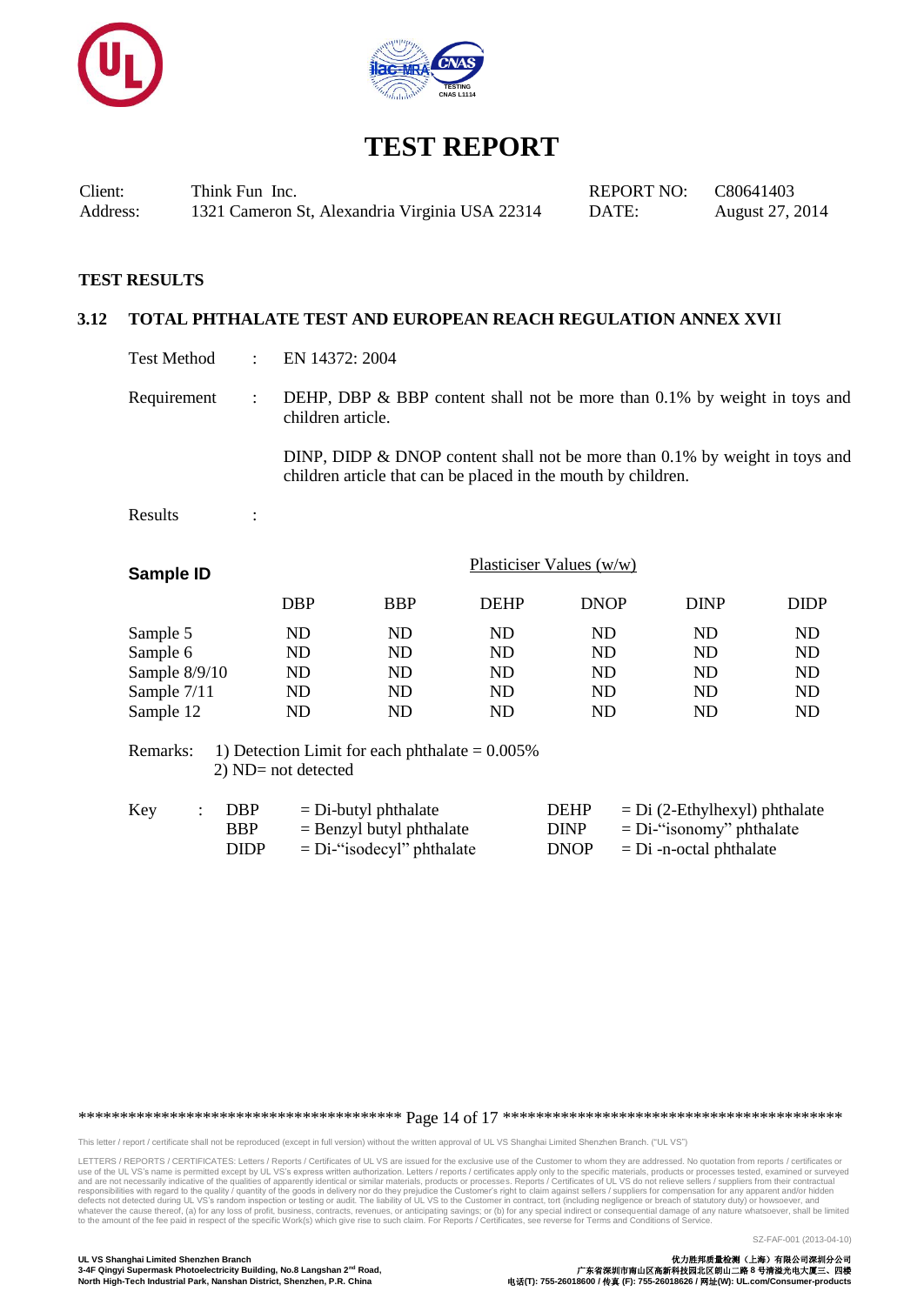



Client: Think Fun Inc. REPORT NO: C80641403 Address: 1321 Cameron St, Alexandria Virginia USA 22314 DATE: August 27, 2014

## **TEST RESULTS**

## **3.13 TOTAL PHTHALATE TEST WITH REFERENCE TO CALIFORNIA PROPOSITION 65**

| Test Method |   | CPSC-CH-C1001-09.3, Standard operating procedure for determination of<br>phthalates.           |
|-------------|---|------------------------------------------------------------------------------------------------|
| Requirement |   | Each of DEHP, DBP, BBP, DIDP, DnHP & DINP content shall not be more than<br>$0.1\%$ by weight. |
| Results     | ٠ |                                                                                                |

| Sample ID              |                                                          |            | Plasticiser Values $(w/w)$ |      |             |             |
|------------------------|----------------------------------------------------------|------------|----------------------------|------|-------------|-------------|
|                        | <b>DBP</b>                                               | <b>BBP</b> | <b>DEHP</b>                | DnHP | <b>DINP</b> | <b>DIDP</b> |
| Sample 5               | ND                                                       | <b>ND</b>  | ND                         | ND   | ND          | <b>ND</b>   |
| Sample 6               | ND                                                       | ND         | ND                         | ND   | ND          | ND          |
| Sample 8/9/10          | ND                                                       | ND         | <b>ND</b>                  | ND   | ND          | ND          |
| Sample 7/11            | ND                                                       | ND         | ND                         | ND   | ND          | ND          |
| Sample 12              | ND                                                       | ND         | ND                         | ND   | ND          | ND          |
| $D$ among $\mathbb{R}$ | $\sim 1$ ) Detection Limit for each phtholote $= 0.0050$ |            |                            |      |             |             |

Remarks: 1) Detection Limit for each phthalate  $= 0.005\%$ 2) ND= not detected

| Key | DBP         | $=$ Di-butyl phthalate       | <b>DEHP</b> | $= Di (2-Ethylhexyl) Phthalate$ |
|-----|-------------|------------------------------|-------------|---------------------------------|
|     | <b>BBP</b>  | $=$ Benzyl butyl Phthalate   | <b>DNHP</b> | $=$ Di-n-hexyl phthalate        |
|     | <b>DIDP</b> | $= Di$ -"isodecyl" phthalate | <b>DINP</b> | $=$ Di-iso-nonyl phthalate      |

\*\*\*\*\*\*\*\*\*\*\*\*\*\*\*\*\*\*\*\*\*\*\*\*\*\*\*\*\*\*\*\*\*\*\*\*\*\*\* Page 15 of 17 \*\*\*\*\*\*\*\*\*\*\*\*\*\*\*\*\*\*\*\*\*\*\*\*\*\*\*\*\*\*\*\*\*\*\*\*\*\*\*\*\*

This letter / report / certificate shall not be reproduced (except in full version) without the written approval of UL VS Shanghai Limited Shenzhen Branch. ("UL VS")

LETTERS / REPORTS / CERTIFICATES: Letters / Reports / Certificates of UL VS are issued for the exclusive use of the Customer to whom they are addressed. No quotation from reports / certificates or use of the UL VS's name is permitted except by UL VS's express written authorization. Letters/reports/certificates apply only to the specific materials, products or processes tested, examined or surveyed<br>and are not necess

SZ-FAF-001 (2013-04-10)

**3-4F Qingyi Supermask Photoelectricity Building, No.8 Langshan 2<sup>nd</sup> Road, <br>3-4F Qingyi Supermask Photoelectricity Building, No.8 Langshan 2<sup>nd</sup> Road, <br>North High-Tech Industrial Park, Nanshan District, Shenzhen, P.R. Chi**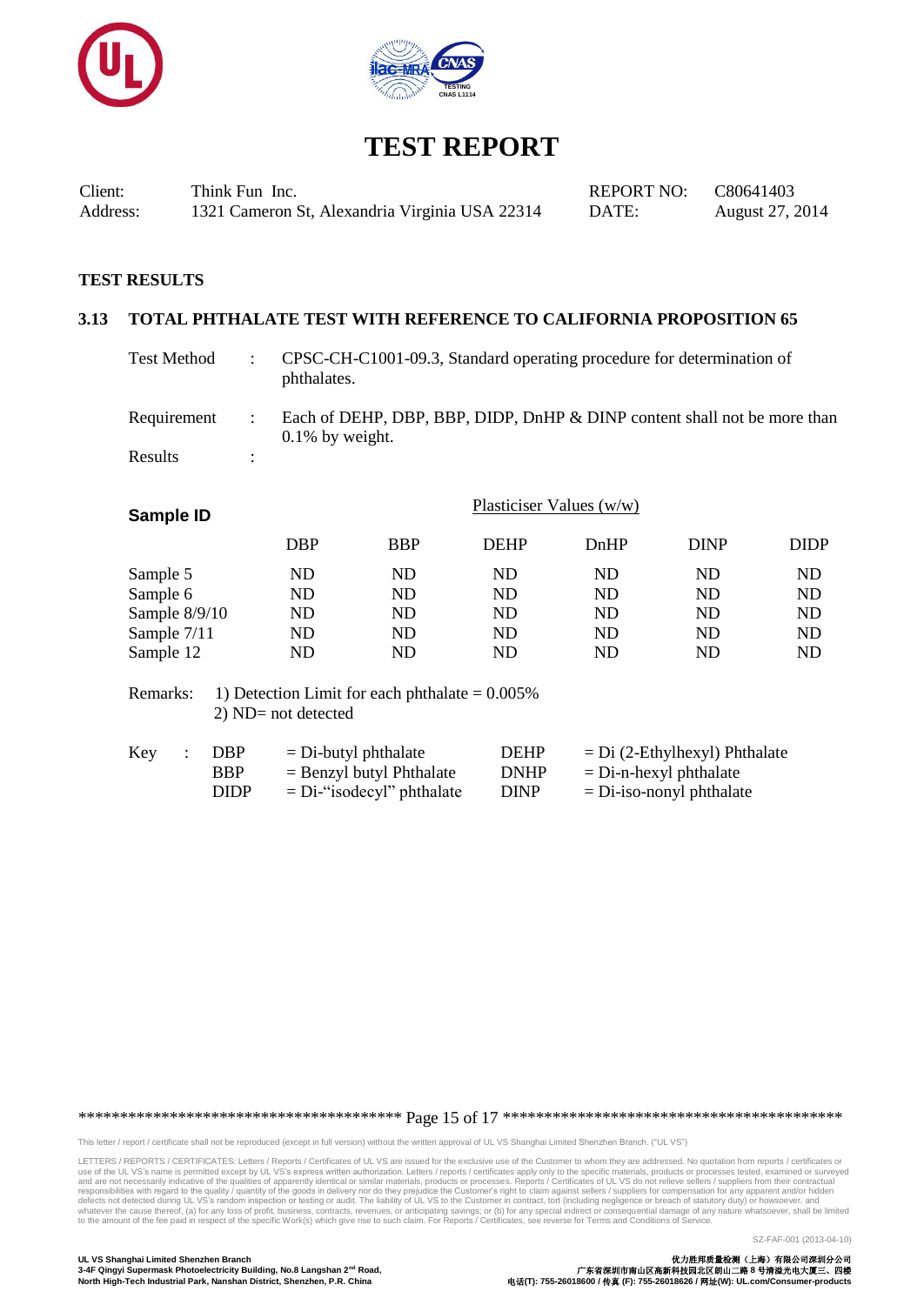



Client: Think Fun Inc. REPORT NO: C80641403 Address: 1321 Cameron St, Alexandria Virginia USA 22314 DATE: August 27, 2014

#### **TEST RESULTS**

## **3.14 NERC (FORMERLY ORGANIZATION: CSG) MODEL LEGISLATION – TOXICS IN PACKAGING CLEARINGHOUSE (TPCH), AS REVISED DECEMBER 1998 & OCTOBER 2004 AND MICROWAVE DIGESTION AND DETECTED WITH AAS/ICP AND WET-ASHING DIGESTION AND DETECTED WITH AAS/ICP**

Results:

 $D_{\text{scat}}$ 

|          |                      | Hexavalent |                   |                      | $Pb + Cd + Hg +$ |
|----------|----------------------|------------|-------------------|----------------------|------------------|
| Elements | <b>Total Cadmium</b> | Chromium   | <b>Total Lead</b> | <b>Total Mercury</b> | Cr(VI)           |
| Limits   |                      |            |                   |                      | < 100            |
| Sample 1 | < 5.0                | ${<}10.0$  | ${<}10.0$         | < 5.0                | $<$ 30.0         |
| Sample 3 | < 5.0                | <8.5       | ${<}10.0$         | < 5.0                | $<$ 31.0         |
| Sample 4 | < 5.0                | $<$ 10.0   | ${<}10.0$         | < 5.0                | $<$ 30.0         |
|          |                      |            |                   |                      |                  |

All concentrations expressed in milligrams per kilogram "<" means "less than"

#### **3.15 HEAVY METALS REQUIREMENTS ON PACKAGING AND PACKAGING WASTE: 94/62/EC & MICROWAVE DIGESTION AND DETECTED WITH AAS/ICP AND WET-ASHING DIGESTION AND DETECTED WITH AAS/ICP**

| RESUITS. |                      |            |                   |                      |                  |
|----------|----------------------|------------|-------------------|----------------------|------------------|
|          |                      | Hexavalent |                   |                      | $Pb + Cd + Hg +$ |
| Elements | <b>Total Cadmium</b> | Chromium   | <b>Total Lead</b> | <b>Total Mercury</b> | Cr(VI)           |
| Limits   |                      |            |                   |                      | < 100            |
| Sample 1 | < 5.0                | ${<}10.0$  | ${<}10.0$         | < 5.0                | $<$ 30.0         |
| Sample 3 | < 5.0                | <8.5       | $<$ 10.0          | < 5.0                | $<$ 31.0         |
| Sample 4 | < 5.0                | ${<}10.0$  | ${<}10.0$         | < 5.0                | $<$ 30.0         |
|          |                      |            |                   |                      |                  |

All concentrations expressed in milligrams per kilogram "<" means "less than"

Date(s) of test(s) conducted: August 14, 2014 to August 18, 2014

\*\*\*\*\*\*\*\*\*\*\*\*\*\*\*\*\*\*\*\*\*\*\*\*\*\*\*\*\*\*\*\*\*\*\*\*\*\*\* Page 16 of 17 \*\*\*\*\*\*\*\*\*\*\*\*\*\*\*\*\*\*\*\*\*\*\*\*\*\*\*\*\*\*\*\*\*\*\*\*\*\*\*\*\*

This letter / report / certificate shall not be reproduced (except in full version) without the written approval of UL VS Shanghai Limited Shenzhen Branch. ("UL VS")

LETTERS / REPORTS / CERTIFICATES: Letters / Reports / Certificates of UL VS are issued for the exclusive use of the Customer to whom they are addressed. No quotation from reports / certificates or use of the UL VS's name is permitted except by UL VS's express written authorization. Letters/reports/certificates apply only to the specific materials, products or processes tested, examined or surveyed<br>and are not necess

SZ-FAF-001 (2013-04-10)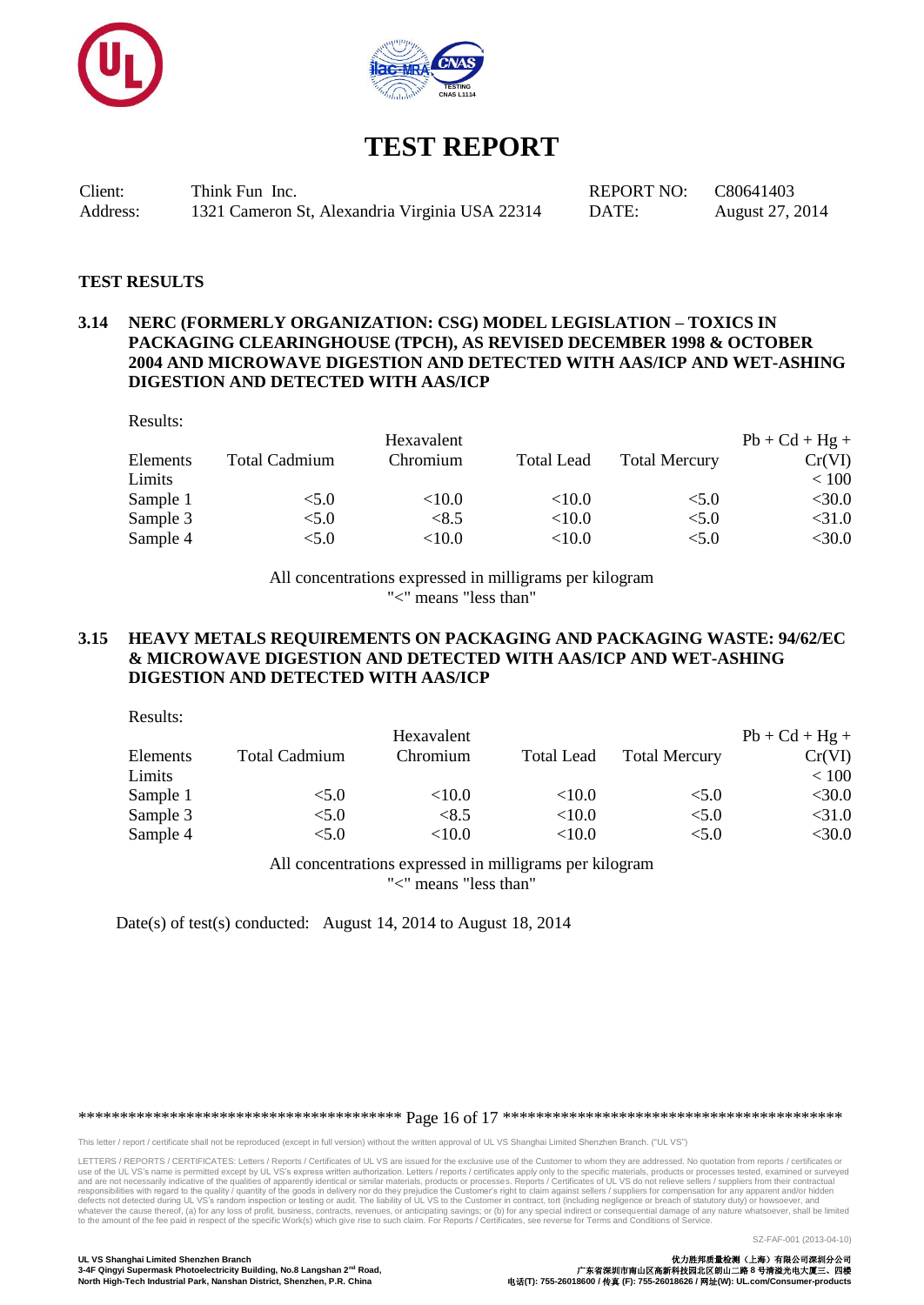



Client: Think Fun Inc. REPORT NO: C80641403 Address: 1321 Cameron St, Alexandria Virginia USA 22314 DATE: August 27, 2014

**Product Photo:**





\*\*\*\*\*\*\*\*\* THE END \*\*\*\*\*\*\*\*\*

\*\*\*\*\*\*\*\*\*\*\*\*\*\*\*\*\*\*\*\*\*\*\*\*\*\*\*\*\*\*\*\*\*\*\*\*\*\*\* Page 17 of 17 \*\*\*\*\*\*\*\*\*\*\*\*\*\*\*\*\*\*\*\*\*\*\*\*\*\*\*\*\*\*\*\*\*\*\*\*\*\*\*\*\*

This letter / report / certificate shall not be reproduced (except in full version) without the written approval of UL VS Shanghai Limited Shenzhen Branch. ("UL VS")

LETTERS / REPORTS / CERTIFICATES: Letters / Reports / Certificates of UL VS are issued for the exclusive use of the Customer to whom they are addressed. No quotation from reports / certificates or use of the UL VS's name is permitted except by UL VS's express written authorization. Letters/reports/certificates apply only to the specific materials, products or processes tested, examined or surveyed<br>and are not necess

SZ-FAF-001 (2013-04-10)

**3-4F Qingyi Supermask Photoelectricity Building, No.8 Langshan 2<sup>nd</sup> Road, <br>3-4F Qingyi Supermask Photoelectricity Building, No.8 Langshan 2<sup>nd</sup> Road, <br>North High-Tech Industrial Park, Nanshan District, Shenzhen, P.R. Chi** 

**UL VS Shanghai Limited Shenzhen Branch** 优力胜邦质量检测(上海)有限公司深圳分公司 **North High-Tech Industrial Park, Nanshan District, Shenzhen, P.R. China** 电话**(T): 755-26018600 /** 传真 **(F): 755-26018626 /** 网址**(W): UL.com/Consumer-products**